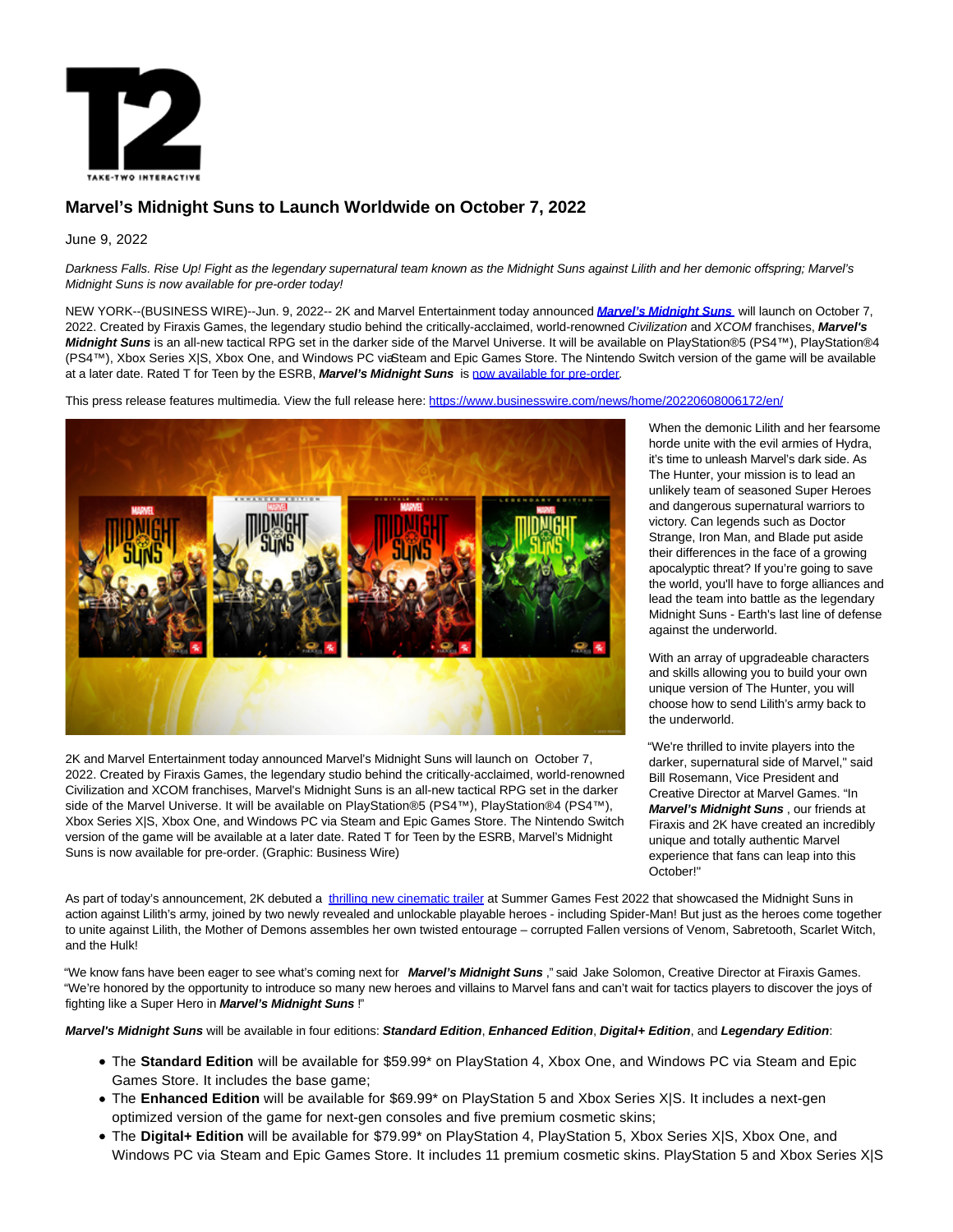SKUs include the next-gen optimized version of the game for next-gen consoles;

The **Legendary Edition** will be available for \$99.99\* on PlayStation 4, PlayStation 5, Xbox Series X|S, Xbox One, and Windows PC via Steam and Epic Games Store. It includes 23 premium cosmetic skins, as well as access to the post-launch **Marvel's Midnight Suns Season Pass\*\*.**

For a full breakdown of what's included in each version of the game, as well as pre-order bonuses, please visit the [www.midnightsuns.com.](https://cts.businesswire.com/ct/CT?id=smartlink&url=http%3A%2F%2Fwww.midnightsuns.com%2F&esheet=52744442&newsitemid=20220608006172&lan=en-US&anchor=www.midnightsuns.com&index=4&md5=a1d1e96f4adb26e294a765b00a11c218)

**Marvel's Midnight Suns** will allow you to:

- **Unleash the Darker Side of Marvel.** Rise up against Lilith and her underworld army as you experience a deeply personal story that puts you at its center as The Hunter, the first customizable original hero in the Marvel universe. In the face of fallen allies and the fate of the world at stake, it will be up to you to rise up against the darkness!;
- **Lead Heroes from Across the Marvel Universe.** Fight fire with hellfire and lead an unlikely team of seasoned Super Heroes and dangerous supernatural warriors across The Avengers, X-Men, Runaways, and more. Resist Lilith's corruption and confront Fallen versions of some of Marvel's most iconic and powerful characters, including Venom, Sabretooth and even the Hulk!;
- **Fight, Think, and Live Like a Super Hero.** From legendary studio Firaxis Games comes a deep tactical RPG where you fight and strategize like a Super Hero! Create the perfect squad and customize their abilities, unleashing skills and attacks to devastate the battlefield. Live the Super Hero life in the Abbey, your very own mystical secret base, and strengthen personal bonds outside the field of battle.

For more information on *Marvel's Midnight Suns*, visi[t www.midnightsuns.com a](https://cts.businesswire.com/ct/CT?id=smartlink&url=http%3A%2F%2Fwww.midnightsuns.com%2F&esheet=52744442&newsitemid=20220608006172&lan=en-US&anchor=www.midnightsuns.com&index=5&md5=b672cbce51e27e18bd6c8c301f9e1199)nd sign up for the 2K newsletter, become a fan o[n Facebook,](https://cts.businesswire.com/ct/CT?id=smartlink&url=http%3A%2F%2Fwww.facebook.com%2Fmidnightsuns&esheet=52744442&newsitemid=20220608006172&lan=en-US&anchor=Facebook&index=6&md5=705aafa8b79a0affb4311765d13c0232) subscribe o[n YouTube,](https://cts.businesswire.com/ct/CT?id=smartlink&url=http%3A%2F%2Fwww.youtube.com%2Fmidnightsuns&esheet=52744442&newsitemid=20220608006172&lan=en-US&anchor=YouTube&index=7&md5=a4cad247815057fa6aef46b6ec84ad43) follow o[n Twitter a](https://cts.businesswire.com/ct/CT?id=smartlink&url=http%3A%2F%2Fwww.twitter.com%2Fmidnightsuns&esheet=52744442&newsitemid=20220608006172&lan=en-US&anchor=Twitter&index=8&md5=684c992c67d6ae96688712eb49bb7395)n[d Instagram,](https://cts.businesswire.com/ct/CT?id=smartlink&url=http%3A%2F%2Fwww.instagram.com%2Fmidnightsuns&esheet=52744442&newsitemid=20220608006172&lan=en-US&anchor=Instagram&index=9&md5=3c9f4fc68111a2ea81aa5670804dd01b) and join the conversation using the hashtag #MidnightSuns.

**Marvel's Midnight Suns** is rated T for Teen by the ESRB. Firaxis Games is a 2K studio. 2K is a wholly owned publishing label of Take-Two Interactive Software, Inc. (NASDAQ: TTWO).

\*Based on 2K's suggested retail price. Actual retail price may vary. See local store for info.

\*\***Marvel's Midnight Suns Season Pass** to deliver content after launch; more details will be shared in the future.

### **About Marvel Entertainment**

Marvel Entertainment, LLC, a wholly-owned subsidiary of The Walt Disney Company, is one of the world's most prominent character-based entertainment companies, built on a proven library of more than 8,000 characters featured in a variety of media for over eighty years. Marvel utilizes its character franchises in entertainment, licensing, publishing, games, and digital media. For more information visit [marvel.com.](http://marvel.com/) © 2022 MARVEL

### **About Take-Two Interactive Software**

Headquartered in New York City, Take-Two Interactive Software, Inc. is a leading developer, publisher, and marketer of interactive entertainment for consumers around the globe. The Company develops and publishes products principally through Rockstar Games, 2K, Private Division, and Zynga. Our products are currently designed for console gaming systems, PC, and Mobile including smartphones and tablets, and are delivered through physical retail, digital download, online platforms, and cloud streaming services. The Company's common stock is publicly traded on NASDAQ under the symbol TTWO. For more corporate and product information please visit our website at [http://www.take2games.com.](https://cts.businesswire.com/ct/CT?id=smartlink&url=http%3A%2F%2Fwww.take2games.com%2F&esheet=52744442&newsitemid=20220608006172&lan=en-US&anchor=http%3A%2F%2Fwww.take2games.com&index=10&md5=ba3d4bc44deca03fba24e5b7e873becc)

All trademarks and copyrights contained herein are the property of their respective holders.

### **About 2K**

Founded in 2005, 2K develops and publishes interactive entertainment for video game consoles, personal computers and mobile devices, with product availability including physical retail and digital download. The Company is home to many talented development studios, including Visual Concepts, Firaxis Games, Hangar 13, Cat Daddy Games, 31st Union, Cloud Chamber and HB Studios. 2K's portfolio currently includes several AAA, sports and entertainment brands, including global powerhouse NBA® 2K; renowned BioShock®, Borderlands®, Mafia, Sid Meier's Civilization® and XCOM® franchises; popular WWE® 2K and WWE® SuperCard franchises; as well as the critically and commercially acclaimed PGA TOUR® 2K. Additional information about 2K and its products may be found a[t 2K.com a](https://cts.businesswire.com/ct/CT?id=smartlink&url=https%3A%2F%2Fwww.2k.com%2F&esheet=52744442&newsitemid=20220608006172&lan=en-US&anchor=2K.com&index=11&md5=9169d5e8f31de2ce3bc9c64d28e31a9b)nd on the Company's official social media channels.

### **Cautionary Note Regarding Forward-Looking Statements**

This press release contains "forward-looking statements" as that term is defined under the Private Securities Litigation Reform Act of 1995 and other securities laws. For these statements, Take-Two claims the protection of the safe harbor for forward-looking statements contained in Section 27A of the Securities Act of 1933 and Section 21E of the Securities Exchange Act of 1934. These statements are based on current expectations, estimates, or forecasts about our businesses, the industries in which Take-Two operates, and the current beliefs and assumptions of management of Take-Two; they do not relate strictly to historical or current facts. Without limiting the foregoing, words or phrases such as "expect," "anticipate," "goal," "project," "intend," "plan," "believe," "seek," "may," "could," "aspire," and variations of such words and similar expressions generally identify forward-looking statements. In addition, any statements that refer to predictions or projections of our future financial performance, anticipated growth, strategic objectives, performance drivers and trends in the businesses of Take-Two, and other characterizations of future events or circumstances are forwardlooking statements. Readers are cautioned that these forward-looking statements are only predictions about future events, activities or developments and are subject to numerous risks, uncertainties, and assumptions that are difficult to predict, including: risks that the Combination disrupts the current plans and operations of Take-Two; the diversion of the management team of Take-Two from its ongoing business operations; the ability of Take-Two to retain key personnel; the ability of Take-Two to realize the benefits of the Combination, including net bookings opportunities and cost synergies; the ability to successfully integrate Old Zynga's business with Take-Two's business or to integrate the businesses within the anticipated timeframe; the outcome of any legal proceedings that may be instituted against Old Zynga or Take-Two in connection with the Combination; the uncertainty of the